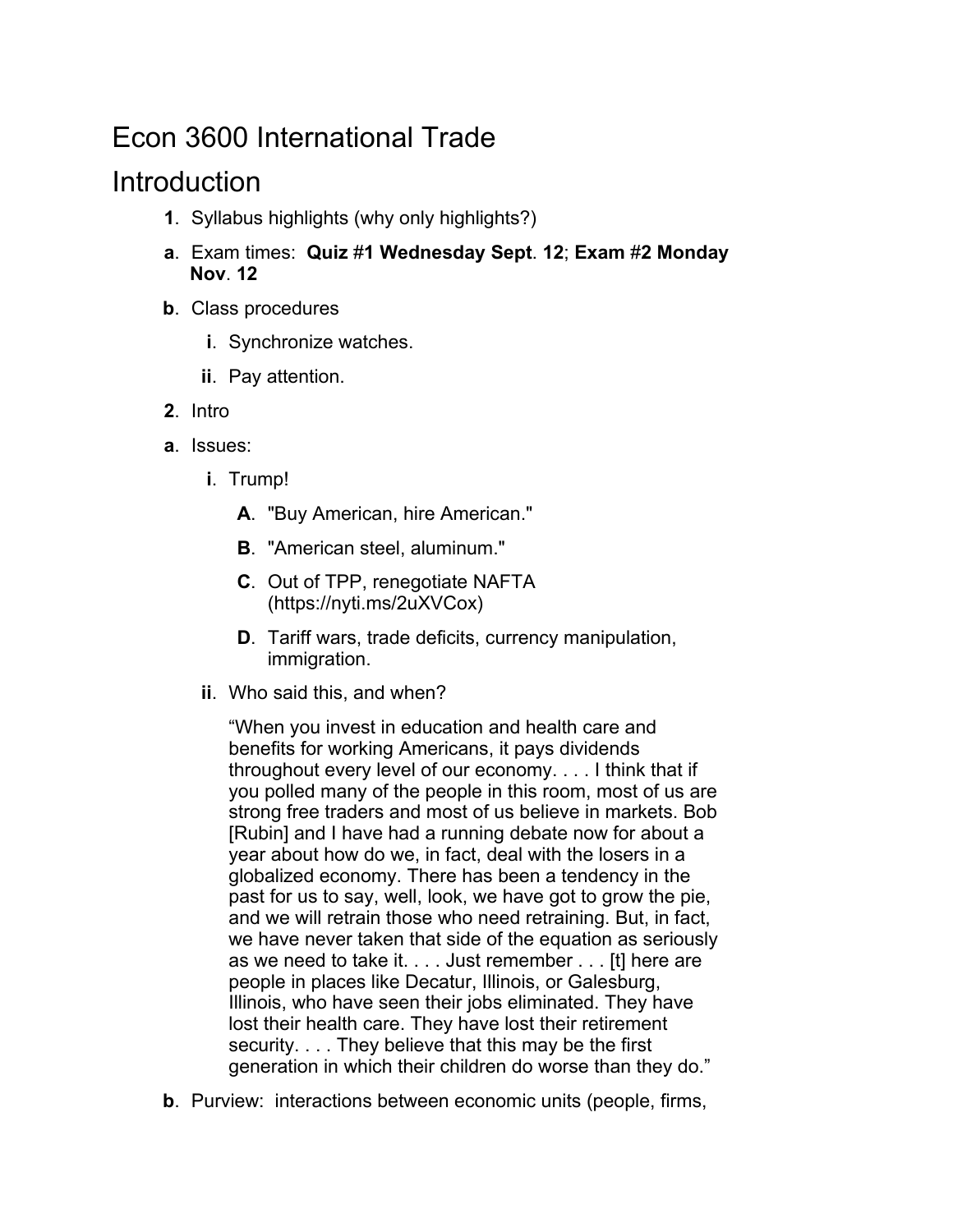gov'ts, orgs.) located in different sovereign nations

- **i**. Not *Nations* that "decide" to have trade def's, etc. but the decision-making entities within these nations, e.g., people, firms, gov'ts, orgs.
- **ii**. Why countries as line of demarcation?
	- **A**. Traditionally, factor mobility: "Protectionism for Liberals" by Robert Skidelsky, Aug 14, 2018, *Project Syndicate:*

"Experience ... shows," Ricardo wrote, "that the fancied or real insecurity of capital, when not under the immediate control of its owner, together with the natural disinclination which every man has to quit the country of his birth and connexions, and intrust himself, with all his habits fixed, to a strange government and new laws, check the emigration of capital. These feelings, which I should be sorry to see weakened, induce most men of property to be satisfied with a low rate of profits in their own country, rather than seek a more advantageous employment for their wealth in foreign nations."

- **B**. "This prudential barrier to capital export fell as secure conditions emerged in more parts of the world. In our own time, the emigration of capital has led to the emigration of jobs, as technology transfer has made possible the reallocation of domestic production to foreign locations – thus compounding the potential for job losses."
- **C**. Sovereign policies: among other things, in US, no barriers to interstate trade; only dollars as legal tender.
- **c**. Themes.
	- **i**. Pattern of trade
	- **ii**. Effects of trade, i.e., "Gains from trade"
- **d**. Basic reason for trade:
	- **i**. Proximate cause: differences in prices across locations (POW camp example; Seinfeld)
		- **A**. Goods and services
		- **B**. Trading current for future consumption.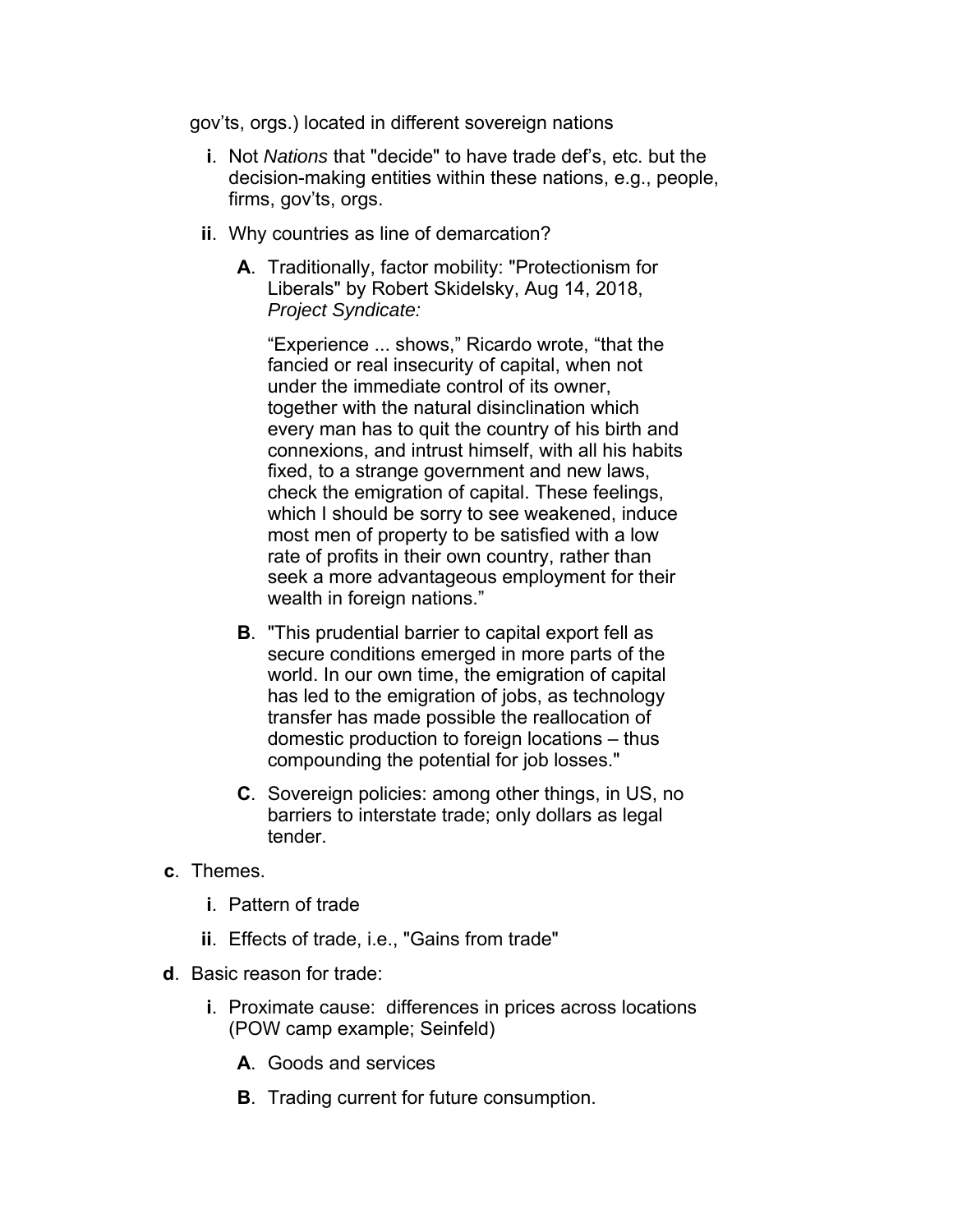- **ii**. Peeling the onion: what causes these different *autarkic* prices?
- **e**. Effects of trade:
	- **i**. Trade changes *relative* prices vis a vis their autarkic values
	- **ii**. We need a framework for thinking about how changes in relative prices affect individuals
- **3**. Is this class for you?
- **a**. Subject matter
- **b**. Approach: involves solving numerical (and more general) problems. See one, do one, teach one.
- **c**. The Bard of Baltimore, H. L. Mencken:
	- **i**. "For every complex problem there is an answer that is clear, simple, and wrong."

LAGNIAPPE ("a little extra;" for this class, it means not required or necessarily covered in class but perhaps useful, or sometimes just fun)

- **ii**. Lagniappe: "Every normal man must be tempted, at times, to spit on his hands, hoist the black flag, and begin slitting throats."
- **iii**. Lagniappe: "No one ever went broke underestimating the taste of the American public."
- **iv**. Lagniappe: "On some great and glorious day the plain folks of the land will reach their heart's desire at last, and the White House will be adorned by a downright moron."

## LAGNIAPPE: Models

**1**. Definition: logical representation of a priori or theoretical knowledge economic analysis suggests is most relevant for treating a particular problem

- **2**. Elements:
- **a**. Variables: exog and endog
- **b**. Equations: logical structuring and representation of basic interrelationships ("systematic relationships")
	- **i**. Structural equations, structural model.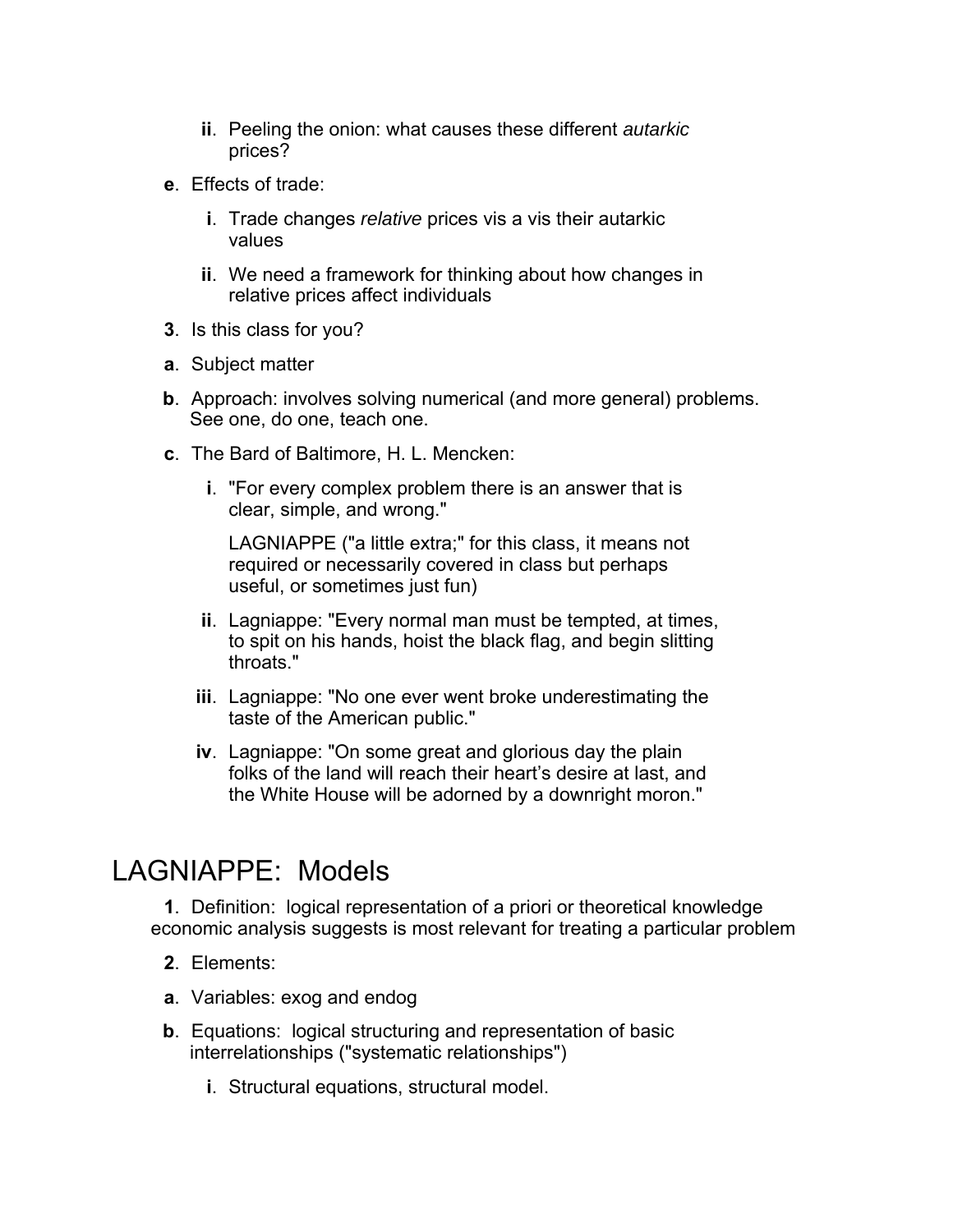- **ii**. Depictions
	- **A**. words, mathematical notation
	- **B**. Graphs
- **iii**. Parameters
- **3**. Solving
- **a**. Canonical question
- **b**. Strategies
	- **i**. sub-models
	- **ii**. math
	- **iii**. Graphs
	- **iv**. Dimensionality

Need something as a break from all this theory stuff? Read about "Chicken Wars." https://en.wikipedia.org/wiki/Chicken\_tax

# The Endowment Economy

### **Introduction**

**1**. Purpose: develop simplest GE model that helps us understand some aspects of trade: pattern, effects.

- **a**. Why general equilibrium?
	- **i**. Key insights are fundamentally GE (appeal to my authority)
	- **ii**. Analogy: electric cars, solar panels, recycling
- **b**. Why two agents?
- **2**. Goals
- **a**. Understand the determinants of AERP (interplay of tastes, resources)
- **b**. Understand how price affects each individual's well-being.
- **3**. What is hard? **Relative prices instead of nominal prices**.

### The model

- **1**. POW camp, Halloween
- **2**. Two sub-models: demand (consumer) and supply (simple)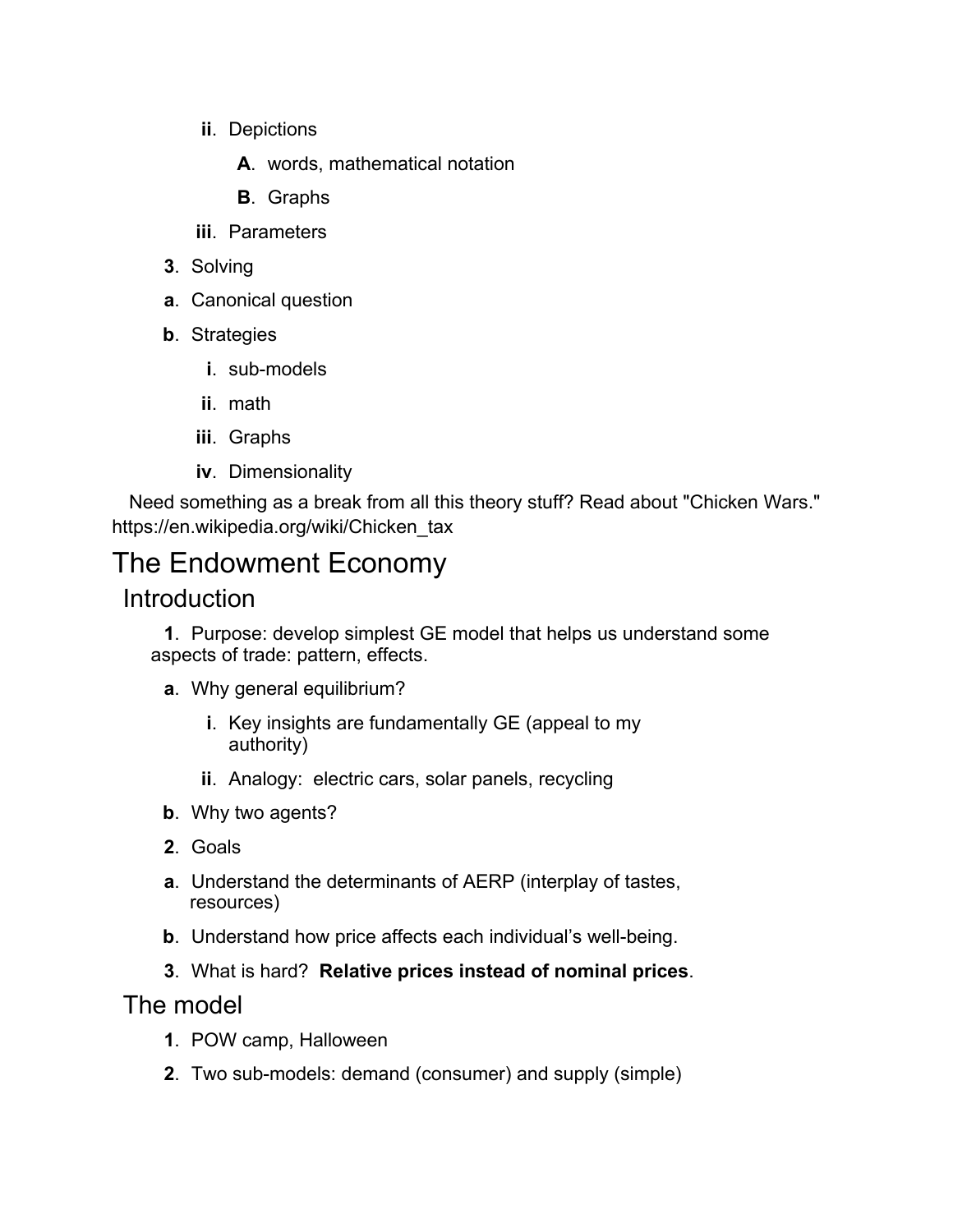- **3**. For model as a whole:
- **a**. Exogenous: tastes (preferences), resources (endowments).
- **b**. Endogenous: quantities consumed, relative price, levels of well-being (on which of their I-curves individuals find themselves).

#### **Strategy**

- **1**. Specific functional forms: (p. 59, "Why we use functional forms")
- **a**. Makes models and their implications more concrete, easier to remember.
- **b**. Makes it easy to discuss what is exogenous, what is endogenous, what it means to "solve" a model.

**2**. If you have read the text beforehand, these examples will be easier to follow.

**3**. In this outline, mathematical steps are outlined; we go quickly, and they are there for you as needed by you. At a minimum, what you need to understand and appreciate is:

- **a**. Behind every individual demand curve is an individual preference relationship.
- **b**. Intersections of curves in diagrams represent pairs of numbers;
- **c**. How the placement of curves in a the Cartesian  $(x, y)$  plane (and how they shift) reflects changes in variables that are not *x* or *y*
- **d**. For the "A" and "B" students: How to derive individual and market (equivalently, aggregate) demand curves from a Cobb-Douglas utility function and from two specific no-income-effect utility functions that we will introduce.

#### Demand sub-model

- **1**. Endowments for each person
- **a**. Exogenous
- **b**. Notation (e.g., for two goods and two people: Andy, Bob)

 $\overline{C}_A$ ,  $\overline{T}_A$ ,  $\overline{C}_B$ ,  $\overline{T}_B$ ,

- **2**. Budget constraints for Andy (Analogous expression for Bob):
- **a**. Equality of income and expenditure

$$
P_C \overline{C}_A + P_T \overline{T}_A = P_C C_A + P_T T_A;
$$

**b**. In graph-friendly form: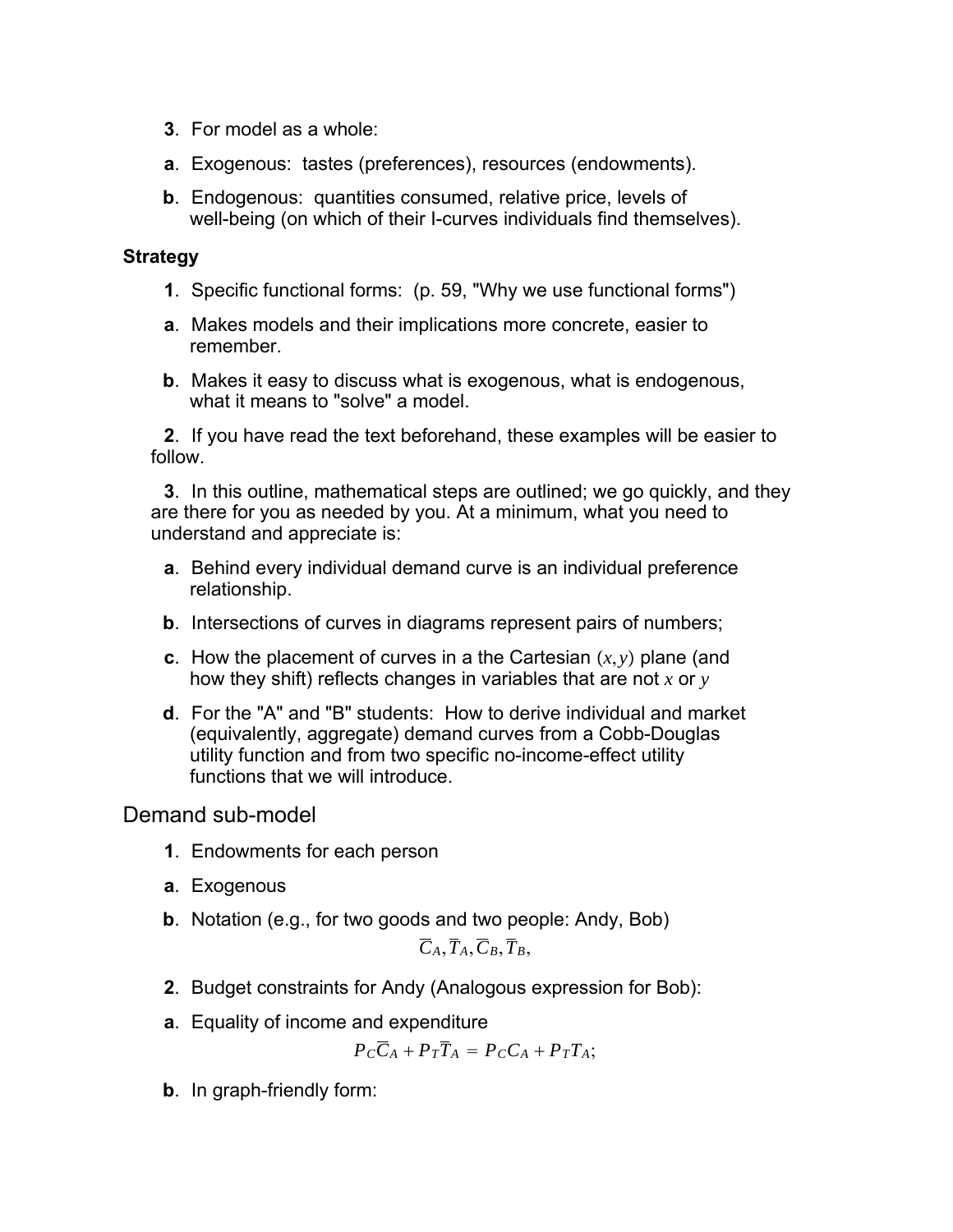$$
T_A = \overline{T}_A + p\overline{C}_A - pC_A
$$

**c**.  $p = \frac{P_C}{P_T}$  exogenous.

- **i**. Reflects Opp. cost as Andy contemplates choosing different bundles of  $(C_A, T_A)$ .
- **ii**. We consistently refer to it as *the relative price of coffee*.

#### **d**. **Homework 1 Part 1** (**see one**, **do one**, ...), **in groups**.

Assume two POW's, Andy (A) and Bob (B), each get (exogenous) endowments of one (1) unit of coffee and one (1) unit of tea per month. That is,

$$
\overline{C}_A = 1; \overline{C}_B = 1; \overline{T}_A = 1; \overline{T}_B = 1.
$$

Consider four different (exogenous to Andy and Bob) sets of *nominal* prices for coffee and tea:

> *Set* 1.  $(P_C = \frac{\$10}{lb}, P_T = \frac{\$20}{lb};$ *Set* 2.  $(P_C = $10/lb, P_T = $10/lb);$ *Set* 3.  $(P_C = $10/lb, P_T = $5/lb$  ; *Set* 4.  $(P_C = $20/lb, P_T = $20/lb)$ .

(1) 5 points. Define the relative price of coffee as the units of tea that exchange for one unit of coffee. What is the relative price of coffee associated with each of the above sets of prices?

#### Answer:

(2) 5 points. Write the equation that describes all the ordered pairs of coffee and tea that could be consumed by Andy and Bob for each set of prices. That is, you are looking for a function of the form  $T_i = f(C_i; P_C, P_T, \overline{C}_i, \overline{T}_i)$ . Your equation must have consumption of tea  $(T_i, i = A, B)$  as the only variable on the left-hand-side. Depict these four lines all in one *schematic* diagram, i.e., in a diagram with consumption of tea on the vertical axis and consumption of coffee on the horizontal axis in which all lines have slopes and vertical intercepts identified and all relative qualitative properties among the lines are correct.

Answer: (parametric form first to easily check answers)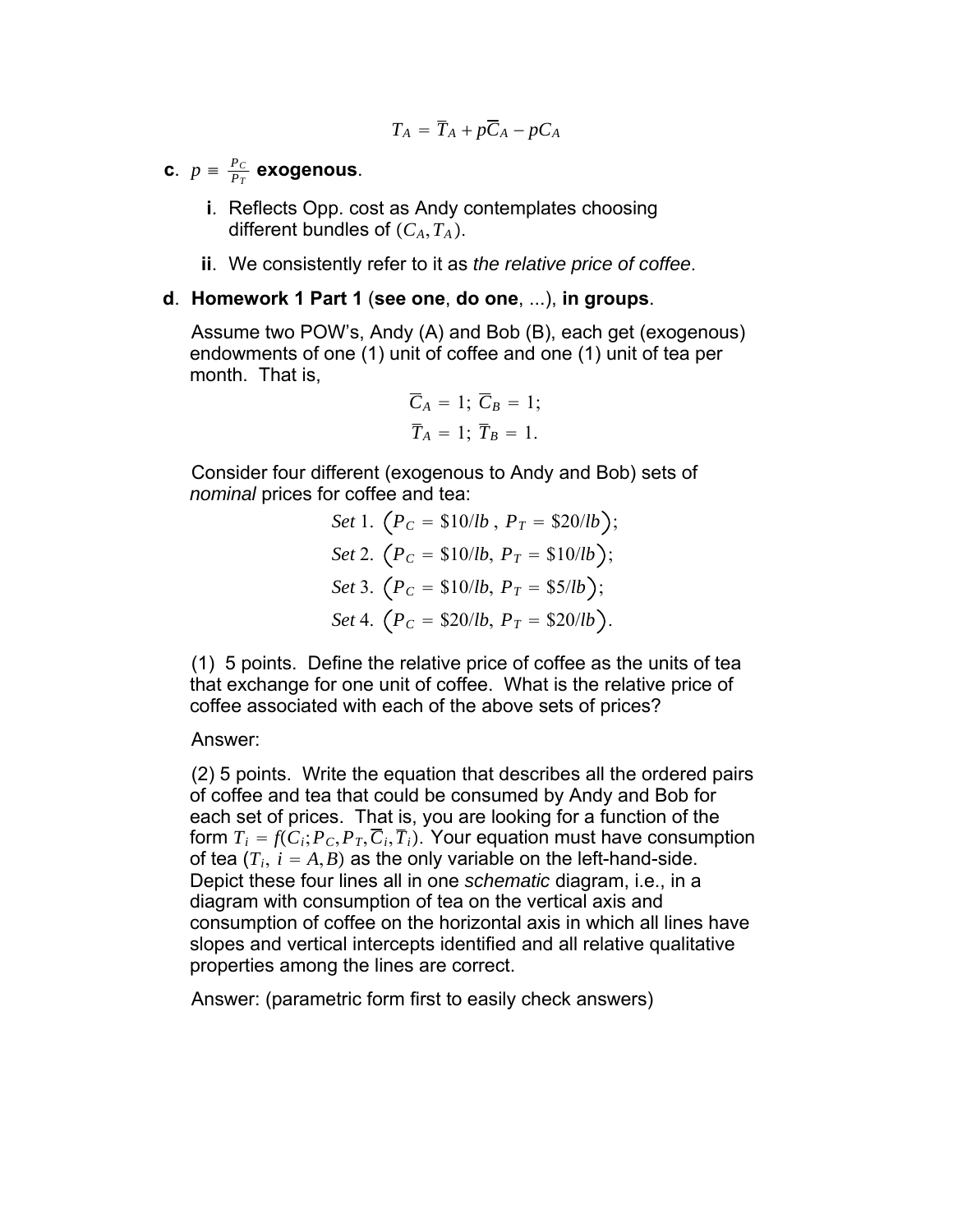$$
\overbrace{P_T T_i + P_C C_i}^{Exp} = \overbrace{P_T \overline{T}_i + P_C \overline{C}_i}^{Income};
$$
\n
$$
P_T T_i = P_T \overline{T}_i + P_C \overline{C}_i - P_C C_i;
$$
\n
$$
T_i = \overline{T}_i + \frac{P_C}{P_T} \overline{C}_i - \frac{P_C}{P_T} C_i.
$$
\n
$$
\overline{T}_i = \overline{C}_i = 1; T_i = \overbrace{1}^{T_i} + \frac{P_C}{P_T} \times \overbrace{1}^{T_i} - \frac{P_C}{P_T} C_i;
$$
\n
$$
T_i = 1 + \frac{P_C}{P_T} - \frac{P_C}{P_T} \times C_i.
$$

1. 
$$
(P_C = $10/lb, P_T = $20/lb); T_i = \frac{3}{2} - \frac{1}{2}C_i
$$
  
\n2.  $(P_C = $10/lb, P_T = $10/lb); T_i = 2 - C_i;$   
\n3.  $(P_C = $10/lb, P_T = $5/lb); T_i = 3 - 2C_i.$   
\n4.  $(P_C = $20/lb, P_T = $20/lb); T_i = 2 - C_i.$ 

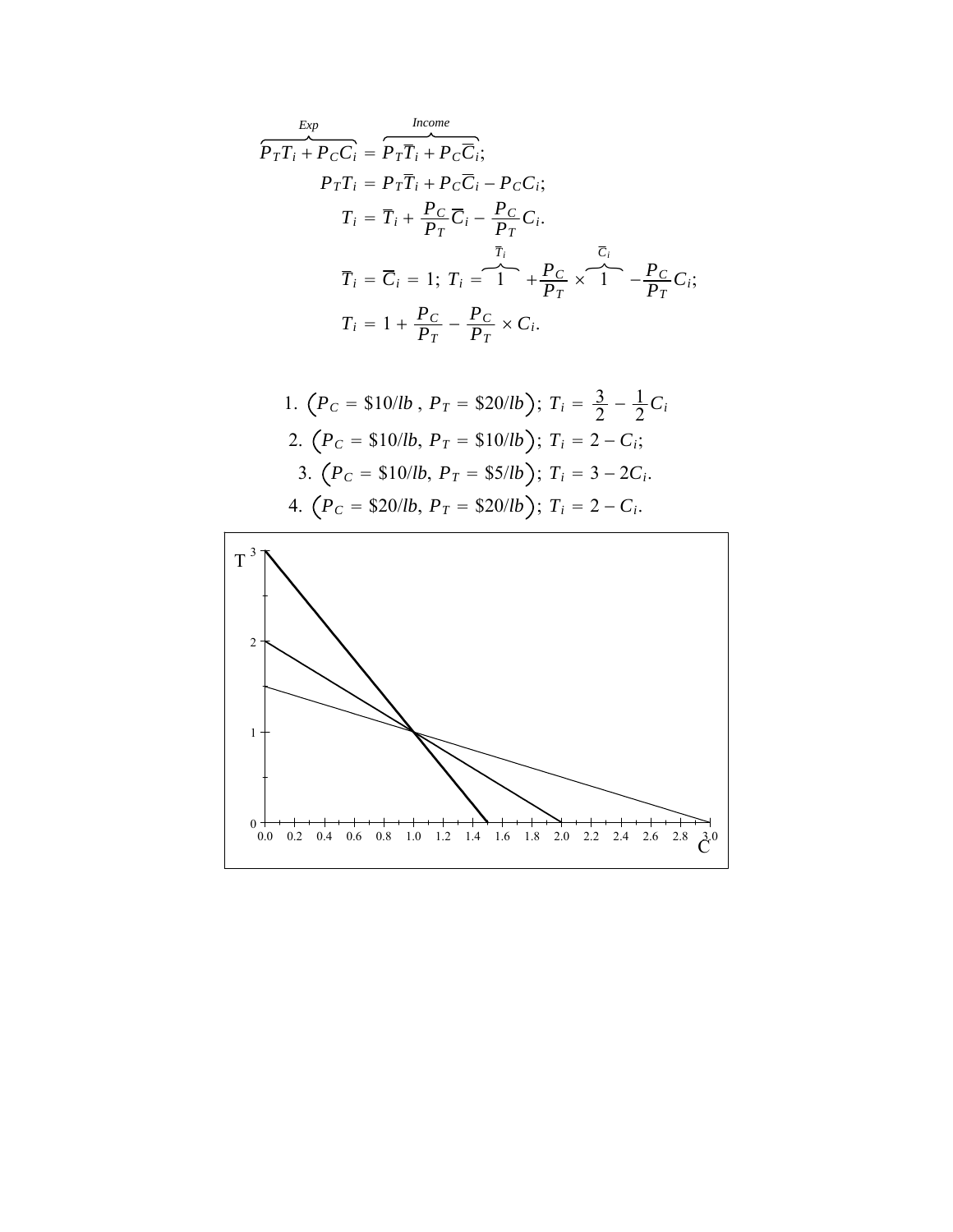

Slopes should be added by students:  $-\frac{1}{2}$ ,  $-1$ ,  $-2$ 

### **End Class 2** (**aspirational**)

- **3**. Tastes
- **a**. Exogenous
- **b**. Represented as a family of indifference curves, which can be represented as utility function.
- **c**. Classic example of intermediate micro:

$$
U_A = (C_A)^{\frac{1}{2}} (T_A)^{\frac{1}{2}};
$$
 U-function  
\n
$$
(T_A)^{\frac{1}{2}} = \frac{U_A}{(C_A)^{\frac{1}{2}}}
$$
 rearrange  
\n
$$
\left[ (T_A)^{\frac{1}{2}} \right]^2 = \left[ \frac{U_A}{(C_A)^{\frac{1}{2}}} \right]^2
$$
 fun we  
\n
$$
T_A = \frac{(U_A)^2}{C_A};
$$
 useful form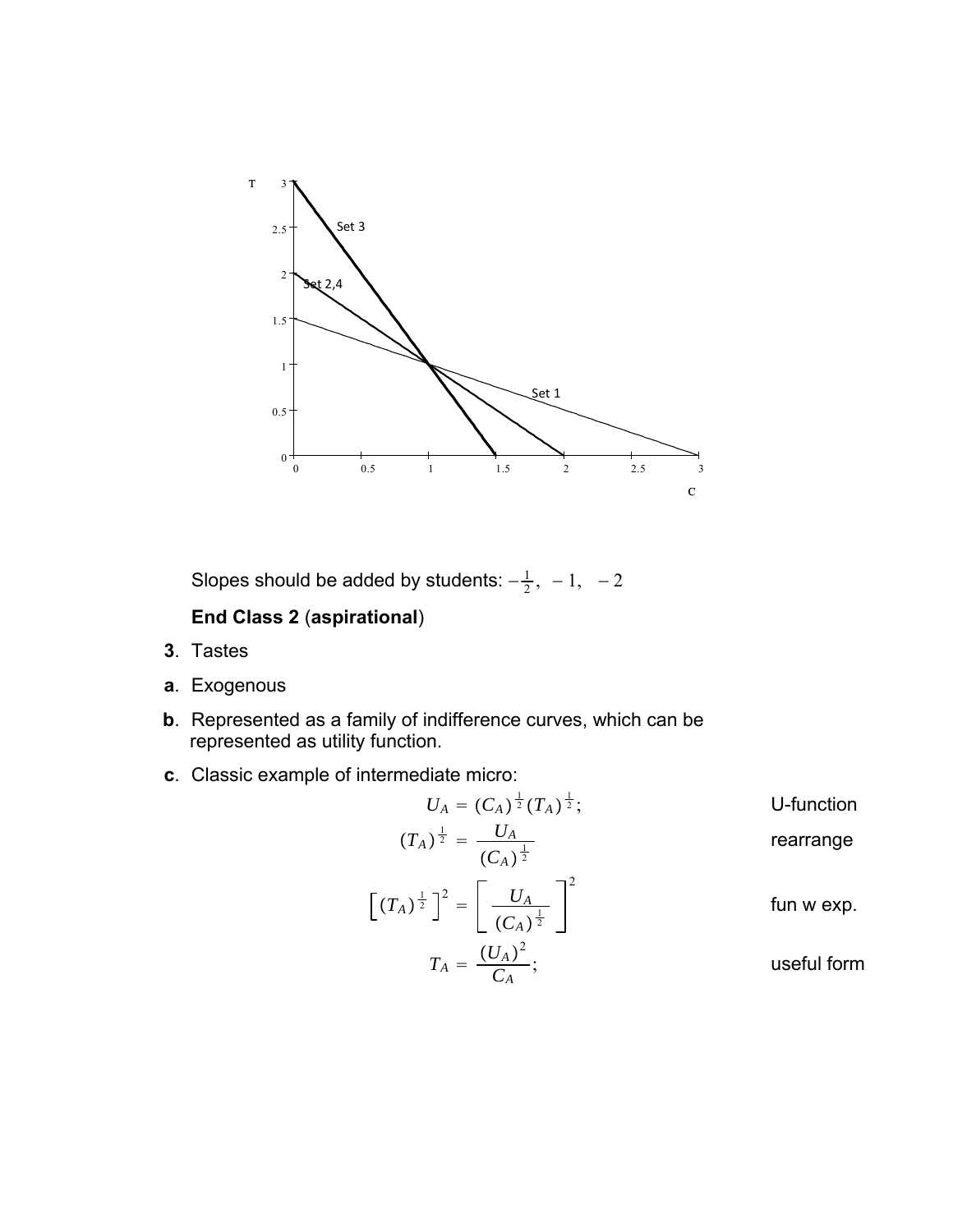

$$
\bullet
$$

**d**. A key component: marginal rate of substitution(-slope of IC)

$$
\frac{dT_A}{dC_A} = -\frac{(U_A)^2}{(C_A)^2} = \frac{\left[\frac{U_A}{(C_A)^{\frac{1}{2}}(T_A)^{\frac{1}{2}}}\right]^2}{(C_A)^2} = \frac{C_A T_A}{(C_A)^2} = \frac{T_A}{C_A}.
$$

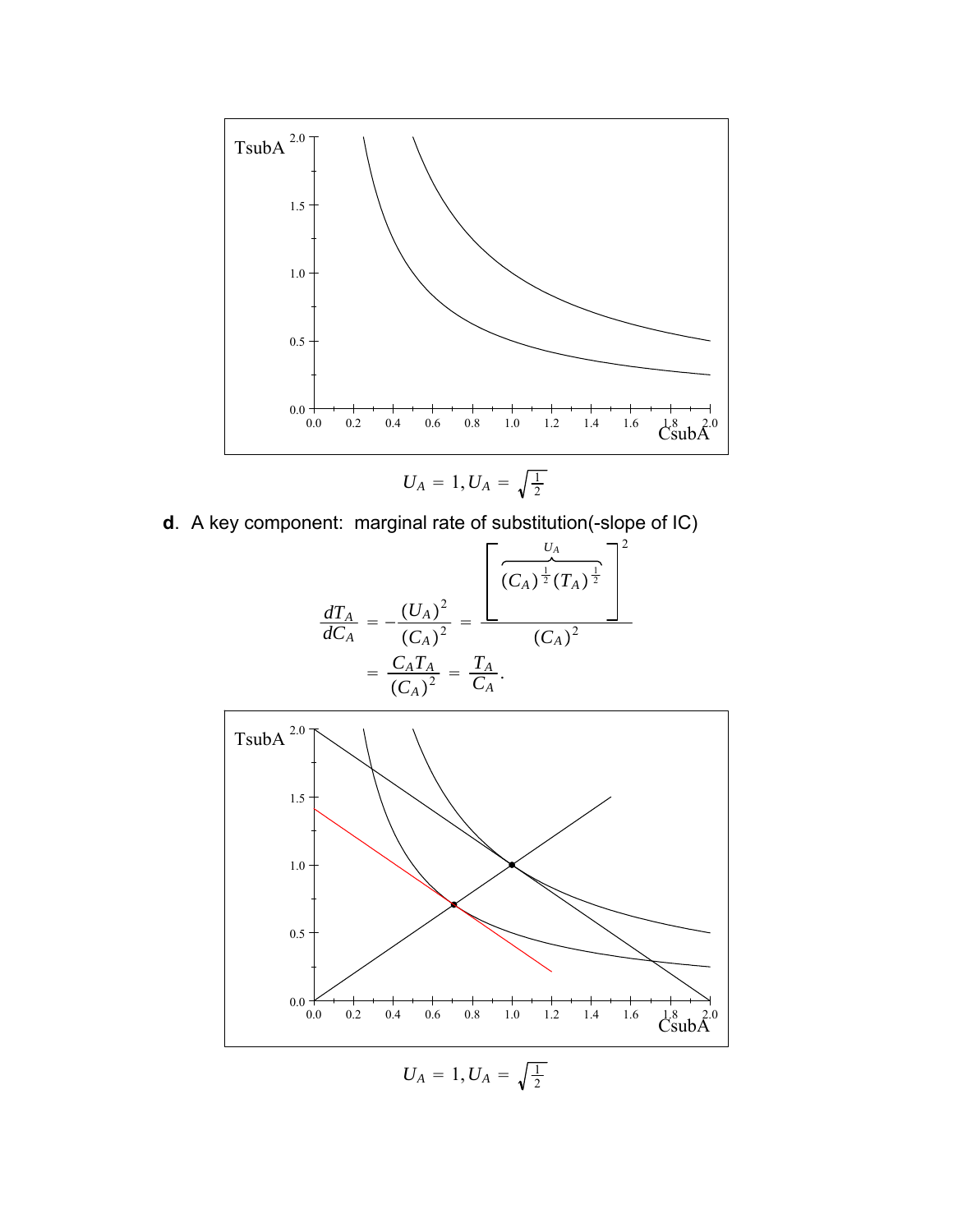- **e**. NB: why didn't we leave the MRS function with *UA* in the rhs?
- **f**. Different tastes?



- **4**. Why MRS so important?
- **a**. Describes different tastes.
- **b**. NJT (rank-order) versus Interstate 65 (cardinal).
- **5**. Three parametric examples
- **a**. Cobb-Douglas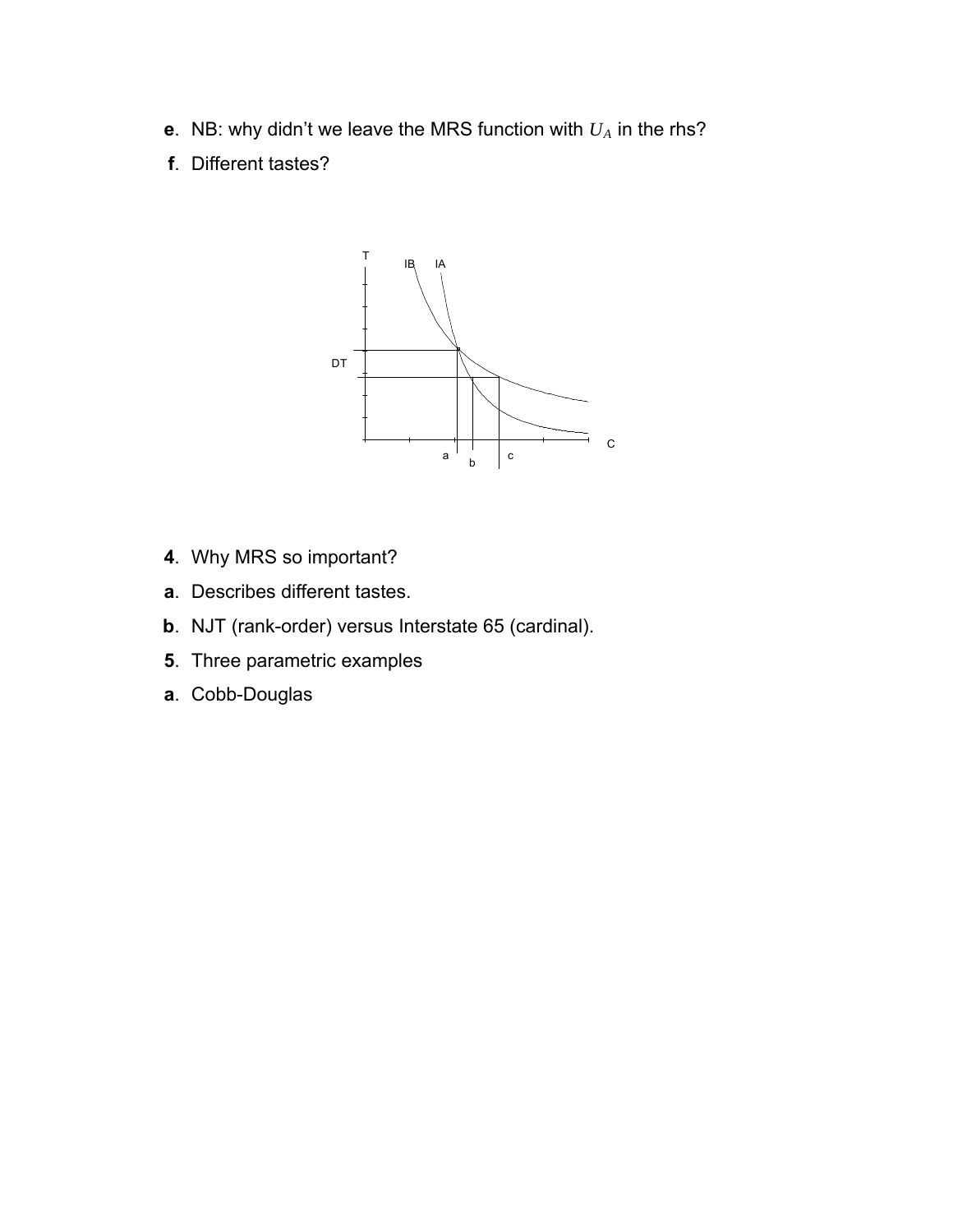$$
U_A = (C_A)^{\gamma_A} (T_A)^{1-\gamma_A}; 0 < \gamma_A < 1.
$$
 U-fnctn

$$
\left[\left(T_A\right)^{1-\gamma_A}\right]_{\frac{1}{1-\gamma_A}} = \left[\frac{U_A}{\left(C_A\right)^{\gamma_A}}\right]_{\frac{1-\gamma_A}{1-\gamma_A}} = \frac{\left(U_A\right)^{\frac{1}{1-\gamma_A}}}{\left(C_A\right)^{\frac{\gamma_A}{1-\gamma_A}}};
$$
 rearrange

$$
\frac{dT_A}{dC_A} = -\left(\frac{\gamma_A}{1-\gamma_A}\right) \left(\frac{(U_A)^{\frac{1}{1-\gamma_A}}}{(C_A)^{\frac{\gamma_A}{1-\gamma_A}+1}}\right)
$$
 rules diffr.

$$
= -\left(\frac{\gamma_A}{1-\gamma_A}\right)^{\left(\frac{\gamma_A}{(C_A)^{\gamma_A}(T_A)^{1-\gamma_A}}\right)^{1-\gamma_A}}
$$
sb

$$
=-\left(\frac{\gamma_A}{1-\gamma_A}\right)\left(\frac{(C_A)^{\frac{\gamma_A}{1-\gamma_A}}(T_A)}{(C_A)^{\frac{1}{1-\gamma_A}}}\right) \qquad \qquad \text{smp}
$$

$$
= -\left(\frac{\gamma_A}{1-\gamma_A}\right) \left((C_A)^{\frac{\gamma_A}{1-\gamma_A}-\frac{1}{1-\gamma_A}}(T_A)\right)
$$
exprl

$$
= -\left(\frac{\gamma_A}{1-\gamma_A}\right)\left(\frac{T_A}{C_A}\right).
$$
 Miller Time!

- **i**.  $\gamma_A$  is a *parameter:* an exogenous number, e.g., .6
- **ii**. Any monotonic transformation represents same family of indifference curves:

$$
U_A = \phi_A(C_A)^{\gamma_A}(T_A)^{1-\gamma_A};
$$
  
\n
$$
U_A = \left[ (C_A)^{\gamma_A}(T_A)^{1-\gamma_A} \right]^{\phi_A};
$$
  
\n
$$
U_A = (C_A)^{\gamma_A}(T_A)^{1-\gamma_A} + \phi_A;
$$
  
\n
$$
\frac{dT_A}{dC_A} = -\left(\frac{\gamma_A}{1-\gamma_A}\right)\left(\frac{T_A}{C_A}\right).
$$

where  $\phi_A$  is some number, any number whatsoever. (JBB says ...)

**iii**. Analogous specifications for Bob; example:

$$
U_A = (C_A)^{\frac{1}{2}} (T_A)^{\frac{1}{2}}; U_B = (C_B)^{\frac{1}{3}} (T_B)^{\frac{2}{3}}
$$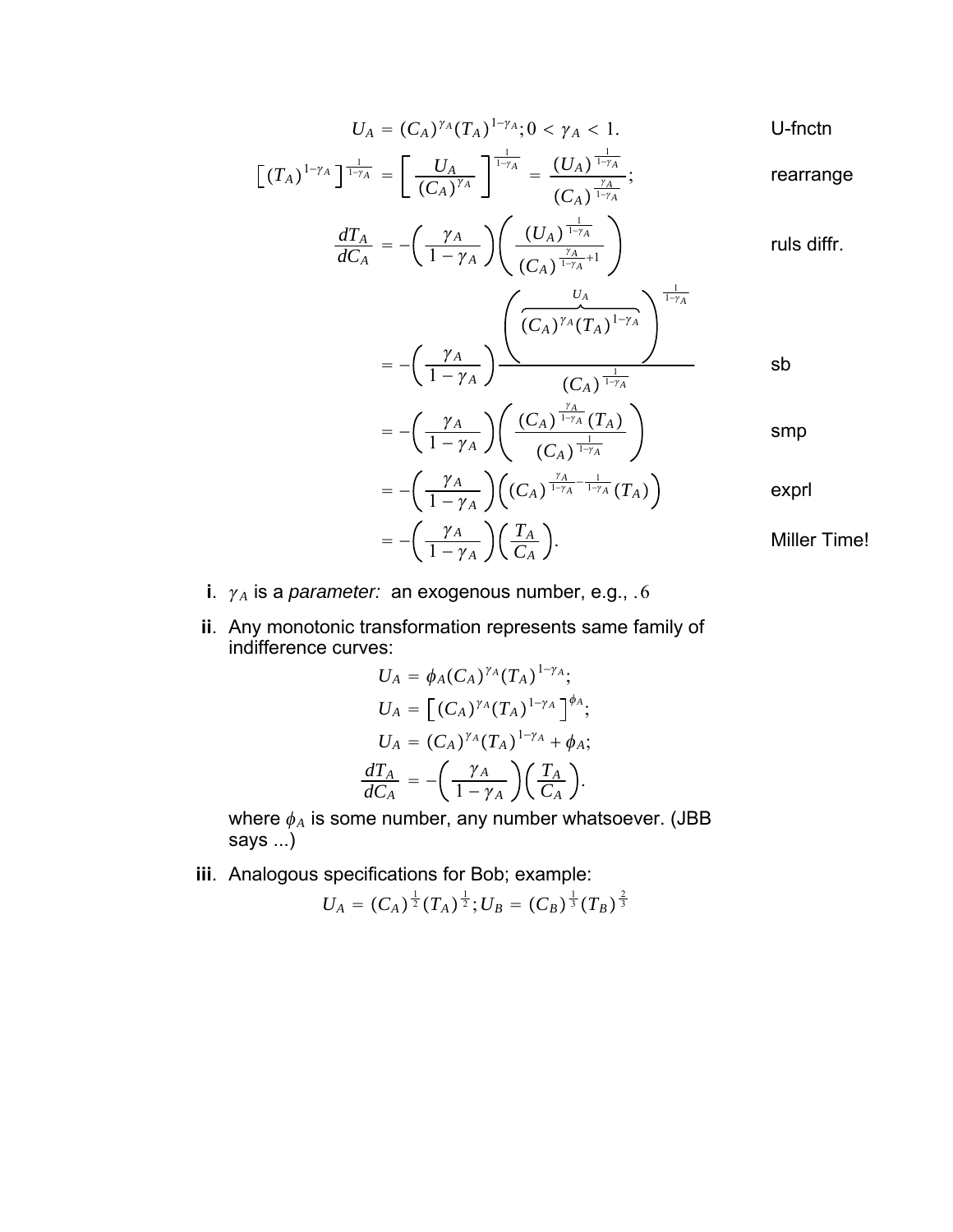

IA (Thin); IB (Thick)

#### **END CLASS 3** (**Aspirational**)

**b**. No income effects on coffee with power function:

$$
U_A = T_A + \frac{\gamma_A}{\phi_A} (C_A)^{\phi_A}; \gamma_A > 0; \phi_A < 1;
$$

$$
T_A = U_A - \frac{\gamma_A}{\phi_A} (C_A)^{\phi_A};
$$
 Rearrange

$$
\frac{dT_A}{dC_A} = -\gamma_A (C_A)^{\phi_A - 1}
$$
 -MRS

- **i**. Again,  $\gamma_A$  and  $\phi_A$  are *parameters*, e.g.,  $\gamma_A = 6$ ,  $\phi_A = \frac{1}{2}$ .
- **ii**. Useful when we want to abstract from complications of income effects.
- **iii**. Again, as always, any monotonic transformation represents same family of indifference curves.
- **iv**. If  $\phi_i = 0$ , we should write our preference function as

$$
U_A = T_A + \gamma_A \ln C_A.
$$

- **v**. Analogous specifications for Bob
- **vi**. Useful because it generates constant elasticity demand functions.
- **vii**. Picture: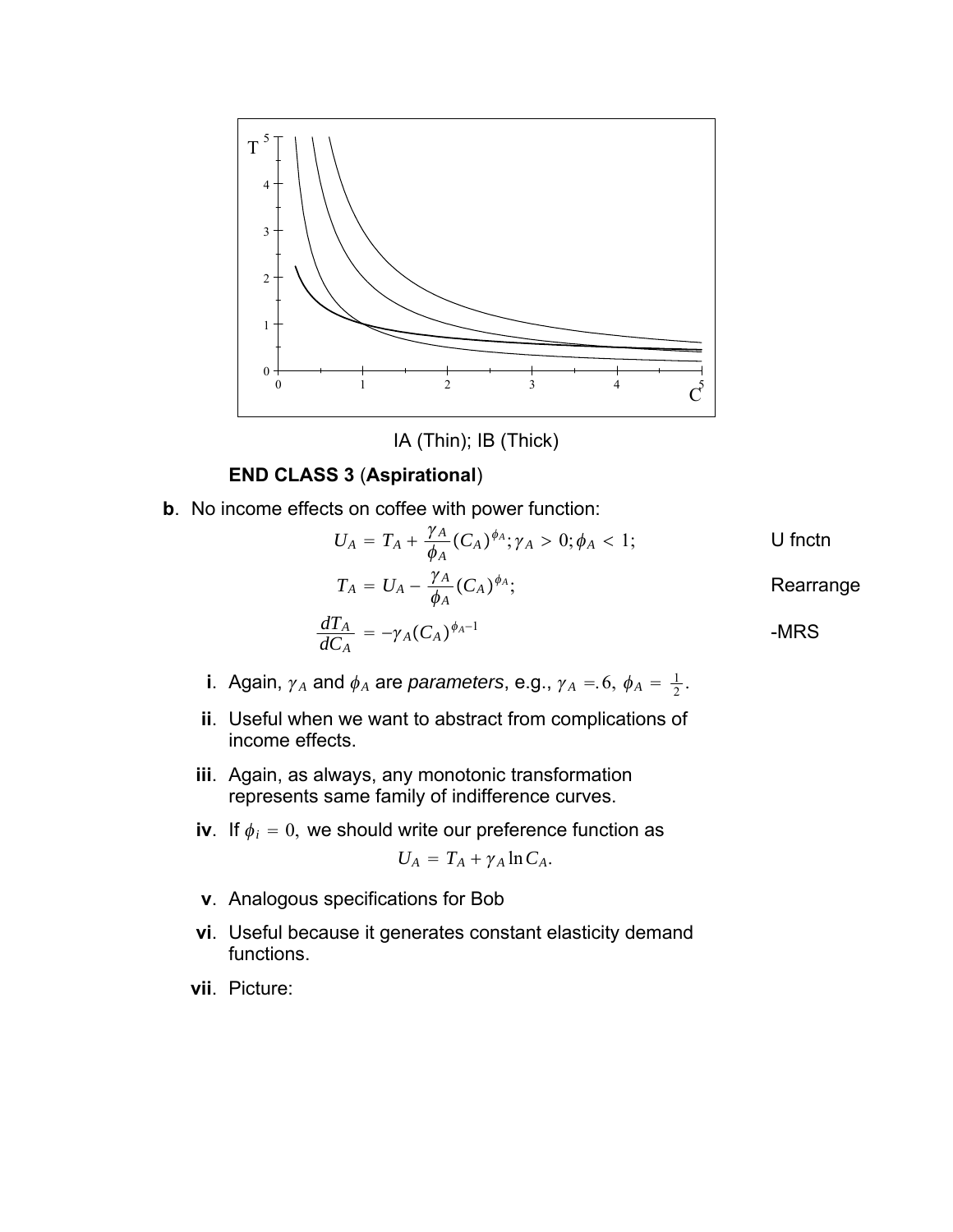

**viii**. Picture with set of budget constraints (each with same slope,  $-\frac{P_C}{P_T}$ ):



**c**. NIE with quadratic

*UA TA* 0*ACA* <sup>−</sup> *<sup>A</sup>* <sup>2</sup> *CA* <sup>2</sup> *for CA* <sup>≤</sup> 0*<sup>A</sup> <sup>A</sup>* ; Ufnctn

$$
U_A = T_A + \frac{\alpha_{0A}^2}{2\alpha_A} \text{ for } C_A \ge \frac{\alpha_{0A}}{\alpha_A};
$$
 U-fnctn

$$
T_A = U_A - \alpha_{0A}C_A + \frac{\alpha_A}{2}(C_A)^2 \text{ for } C_A \leq \frac{\alpha_{0A}}{\alpha_A};
$$

$$
\frac{dT_A}{dC_A} = -\alpha_{0A} + \alpha_A C_A.
$$
 -MRS

**i**. Again,  $\alpha_A$  and  $\alpha_{0A}$  are parameters, e.g.,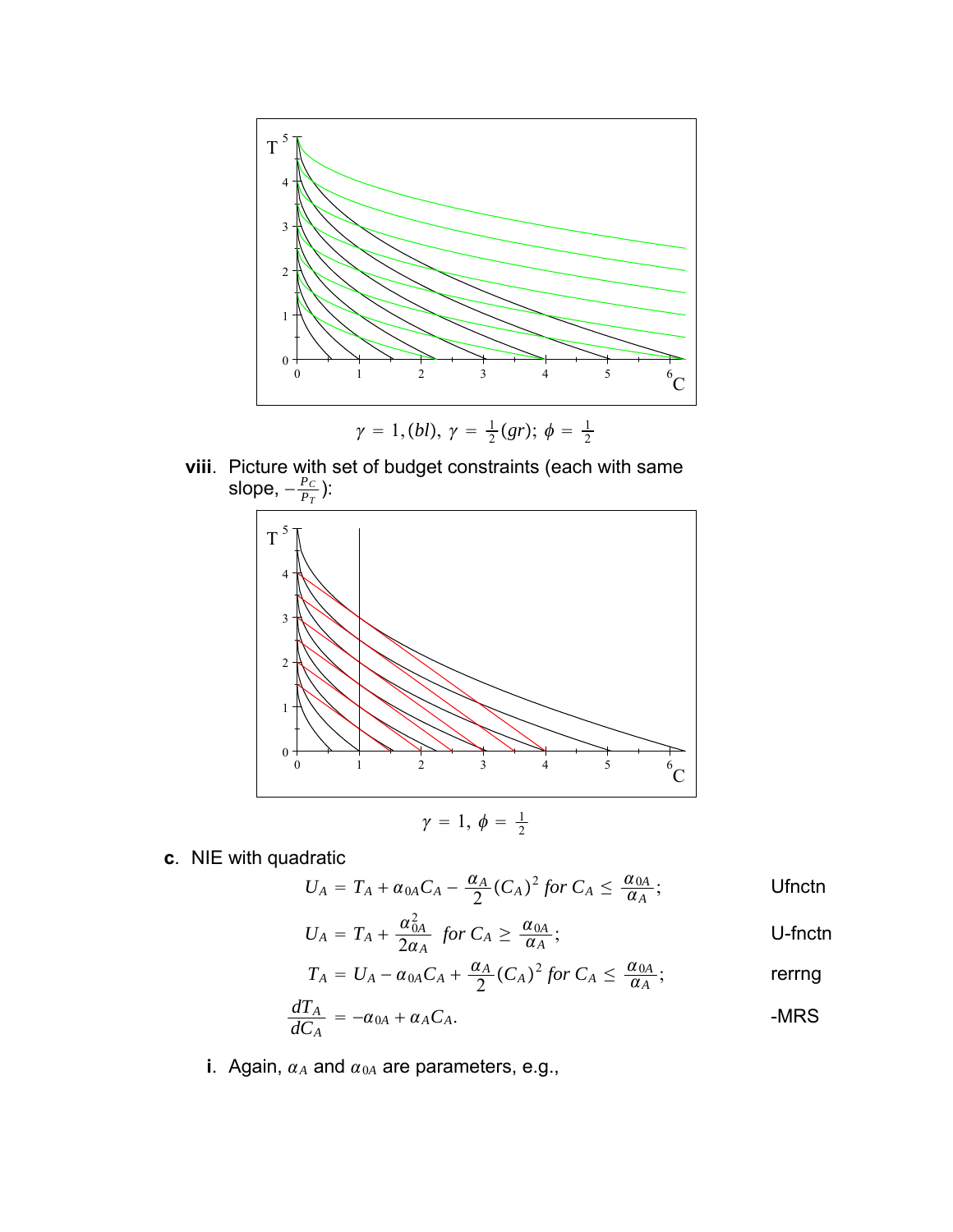$$
U_A = \begin{cases} T_A + 10C_A - (C_A)^2 & \text{if } 0 \le C_A \le 5 \\ T_A + 25 & \text{if } C_A > 5 \end{cases}
$$

- **ii**. Useful because it generates linear demand functions.
- **iii**. Picture with set of equal-slope BC's:



$$
T = U - 10C_A + C_A^2 ; (\alpha_0 = 10, \alpha = 2)
$$

- **6**. Most-preferred points (consumer equilibrium)
- **a**. Tangency condition

$$
\frac{MRS_i(C_i, T_i)}{dC_i} = p;
$$
\n
$$
-\frac{dT_i}{dC_i} = -\left(\frac{\gamma_i}{1 - \gamma_i}\right)\left(\frac{T_i}{C_i}\right) = p;
$$
\n
$$
T_i = \frac{1 - \gamma_i}{\gamma_i}pC_i
$$
\ngraph-friendly

**b**. BC:

 $T_i = \overline{T_i} + p\overline{C_i} - pC_i$ 

**c**. Two equations, two unknowns  $(C_i, T_i)$ :

$$
T_i = \frac{1 - \gamma_i}{\gamma_i} pC_i;
$$
  

$$
T_i = \overline{T}_i + p\overline{C}_i - pC_i
$$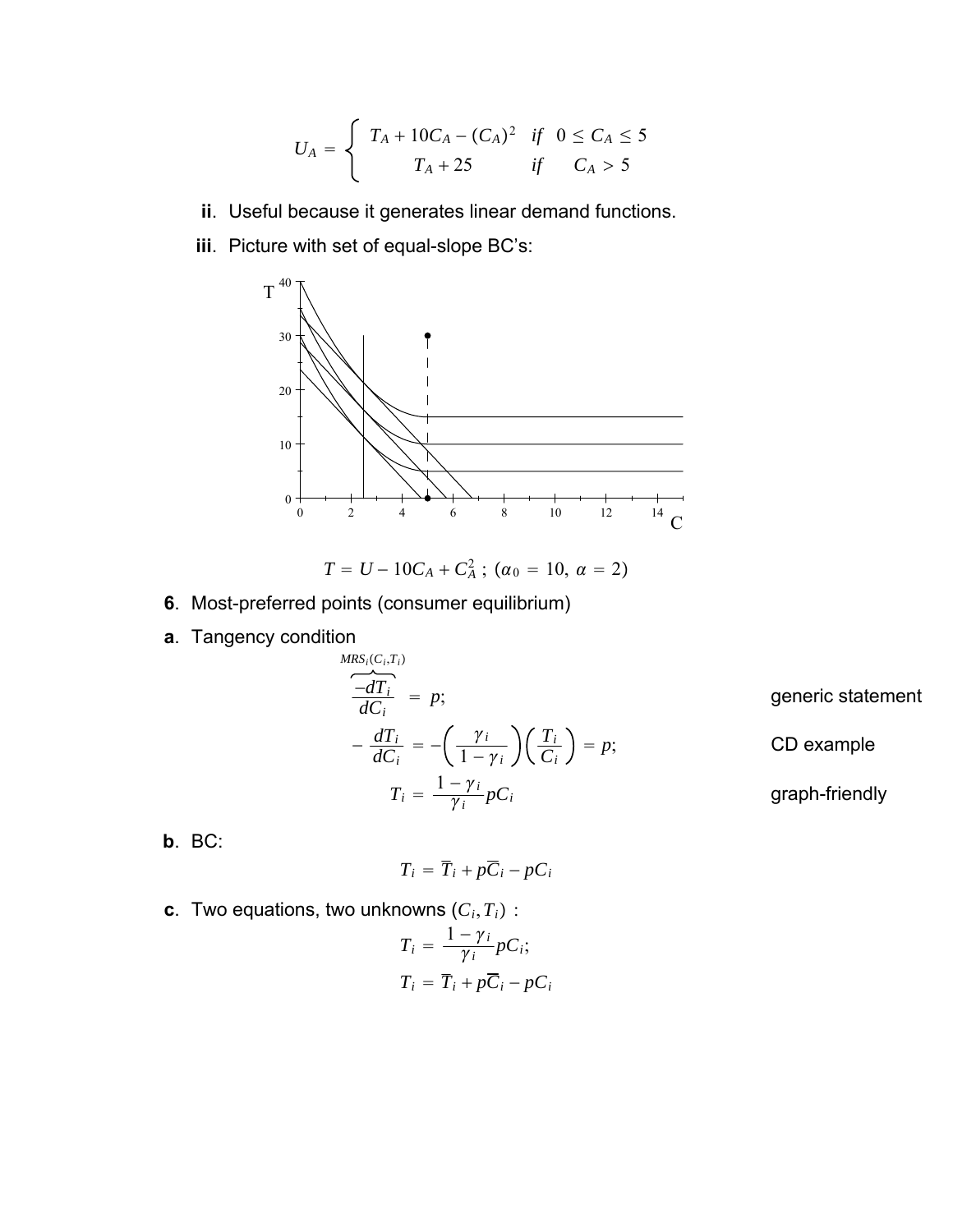

*BCbl*, *TCred*

**d**. Solution:

$$
T_i = \frac{1 - \gamma_i}{\gamma_i} p_i;
$$
 TC

$$
T_i = \overline{T}_i + p\overline{C}_i - pC_i;
$$
 BC

$$
\frac{T_i}{\frac{1-\gamma_i}{\gamma_i}pC_i} = \overline{T}_i + p\overline{C}_i - pC_i;
$$

$$
pC_i \left[ \frac{1 - \gamma_i}{\gamma_i} + 1 \right] = \overline{T}_i + p\overline{C}_i;
$$
 rearrange

$$
pC_i \left[ \frac{1 - \gamma_i}{\gamma_i} + \frac{\gamma_i}{\gamma_i} \right] = \overline{T}_i + p\overline{C}_i;
$$
 rearrange

$$
pC_i \left[ \frac{1 - \gamma_i + \gamma_i}{\gamma_i} \right] = \overline{T}_i + p\overline{C}_i;
$$
 rearrange

$$
pC_i = \gamma_i [\overline{T}_i + p\overline{C}_i];
$$
\nrearr gt exp shre

\n
$$
C_i^d = \gamma_i \left[ \frac{\overline{T}_i + p\overline{C}_i}{p} \right];
$$
\nMiller time!

$$
T_i = \overline{T}_i + p\overline{C}_i - pC_i
$$
 BC again

$$
= \overline{T}_i + p\overline{C}_i - \gamma_i[\overline{T}_i + p\overline{C}_i]
$$
sub  

$$
T_i^d = (1 - \gamma_i)[\overline{T}_i + p\overline{C}_i]
$$
real time!

**e**. Depiction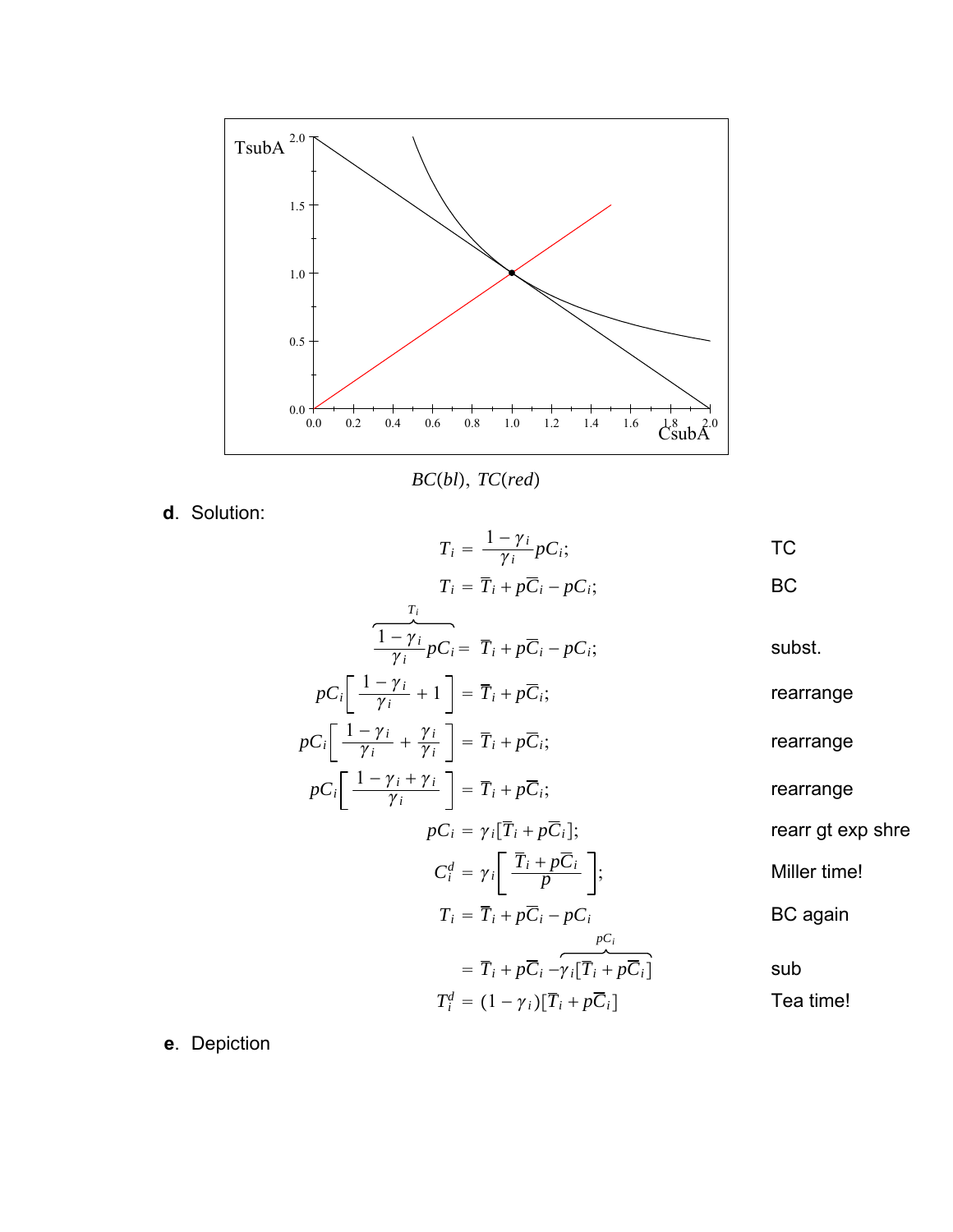

**f**. Ind. demand curve, function:



Aggregate or market demand curve:

**i**. Add up individual d-curves to create market demand curves, e.g.,

$$
C^d = C^d_A(p; \overline{C}_A, \overline{T}_A) + C^d_B(p; \overline{C}_B, \overline{T}_B)
$$

- **ii**. This is a curve in coffee-*p* plane.
- **iii**. Usually assumed downward-sloping (an empirical assumption!)
- **iv**. In general, placement in plane depends on all four endowments.
- **v**. Example: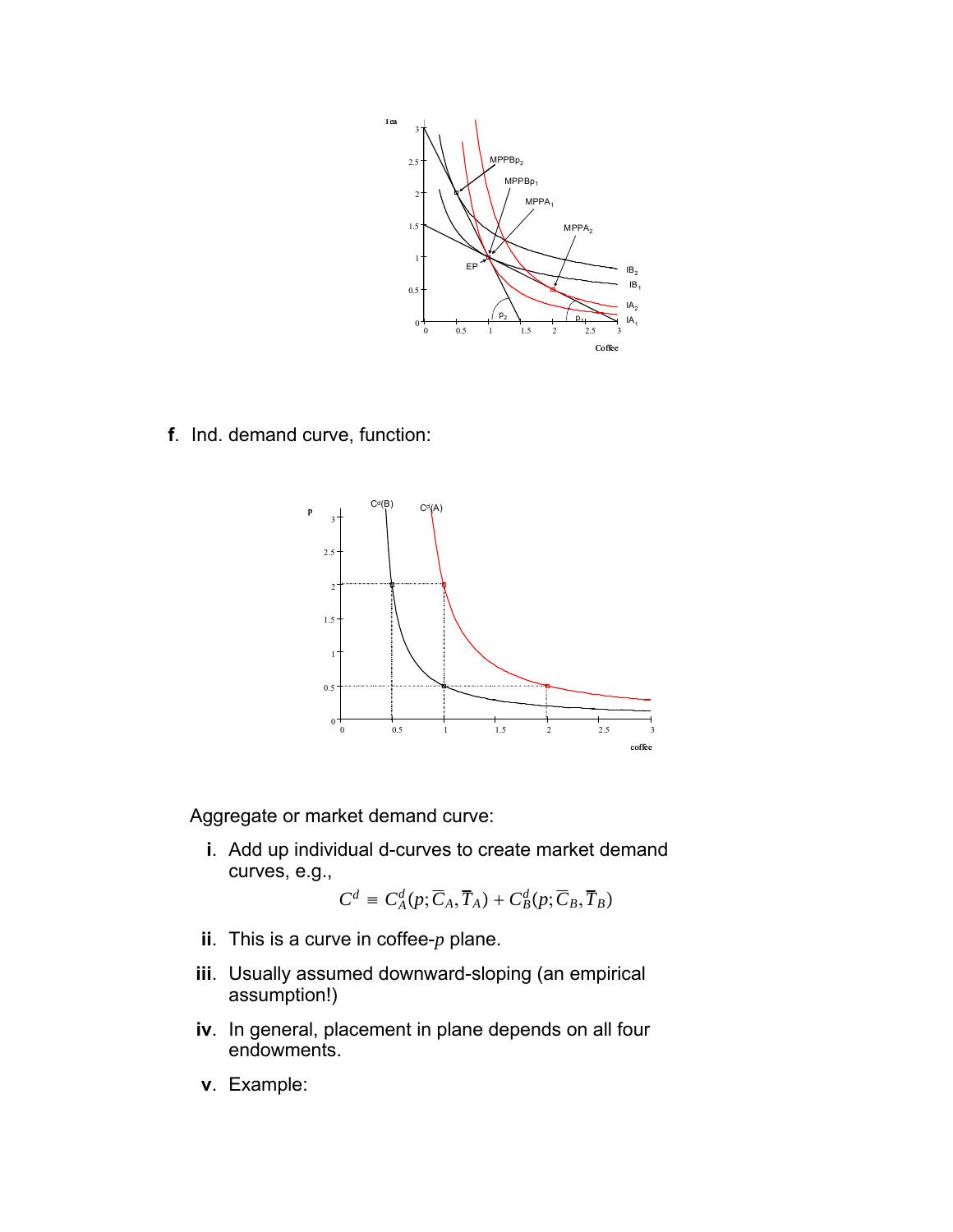$$
C^d = \frac{\gamma_A}{p}(\overline{T}_A + p\overline{C}_A) + \frac{\gamma_B}{p}(\overline{T}_B + p\overline{C}_B)
$$

**vi.** With 
$$
\overline{T}_i = \overline{C}_i = 1
$$
,  $i = A, B, \gamma_A = \frac{1}{2}, \gamma_B = \frac{1}{4}$   
\n
$$
C_A^d = \frac{1+p}{2p}; 2pC_A^d = 1+p; p(2C_A^d - 1) = 1; p = \frac{1}{2C_A^d - 1} = \frac{5}{C_A^d - 5}
$$
\n
$$
C_B^d = \frac{1+p}{4p}; 4pC_B^d = 1+p; p(4C_B^d - 1) = 1; p = \frac{1}{4C_B^d - 1} = \frac{25}{C_B^d - 25}
$$
\n
$$
C^d = \frac{75}{p}(1+p).
$$

**vii**. Inverse:

$$
pCd = .75 + .75p;
$$

$$
p(Cd - .75) = .75;
$$

$$
p = \frac{.75}{(Cd - .75)}
$$



Supply sub-model

- **1**. Simple: the benefit of the endowment economy specification
- **2**. Market (aggregate) supply just the sum of individual endowments

$$
C^{S} = \overline{C}_{A} + \overline{C}_{B};
$$
  

$$
T^{S} = \overline{T}_{A} + \overline{T}_{B}.
$$

**3**. Coffee supply (inverse) is depicted as vertical line in coffee-*p* plane.

Equilibrium: solving the model

**1**. Equilibrium: demand equals supply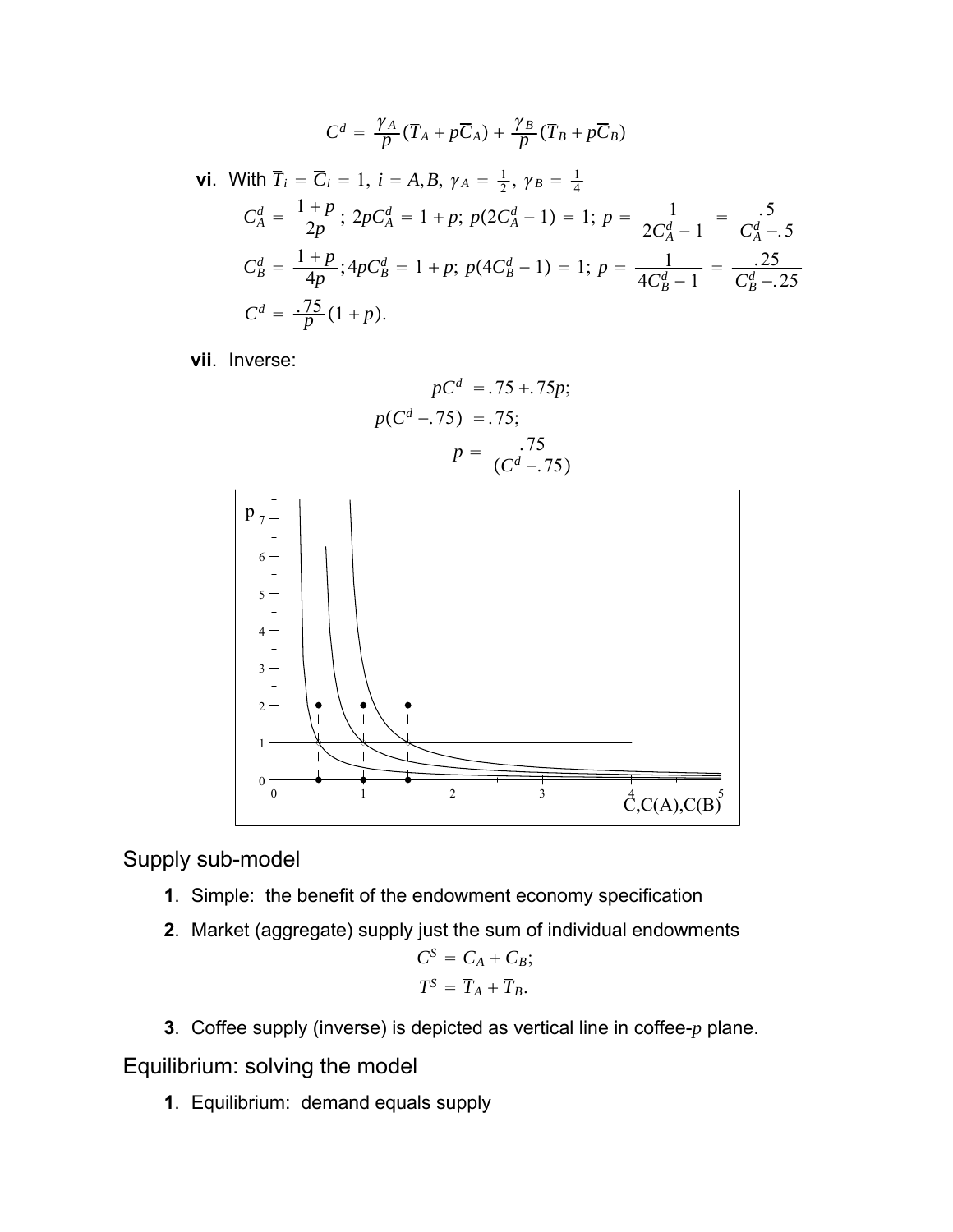$$
\overline{C}_A+\overline{C}_B=C^d_A(p;\overline{C}_A,\overline{T}_A)+C^d_B(p;\overline{C}_B,\overline{T}_B).
$$

**2**. This is one equation with 1 endogenous variable–*p*–and 4 exog.variables.

**3**. Supply only depends on *sum* of coffee endowments, demand on all of individual endowments.

**4**. Solve for *pa*:

$$
\frac{C^s}{\overline{C}_A + \overline{C}_B} = \frac{\overline{\gamma_A}}{p} (\overline{T}_A + p\overline{C}_A) + \frac{\gamma_B}{p} (\overline{T}_B + p\overline{C}_B);
$$
\n
$$
p(\overline{C}_A + \overline{C}_B) = \gamma_A \overline{T}_A + \gamma_A p\overline{C}_A + \gamma_B \overline{T}_B + \gamma_B p\overline{C}_B;
$$
\n
$$
p(\overline{C}_A[1 - \gamma_A] + \overline{C}_B[1 - \gamma_B]) = \gamma_A \overline{T}_A + \gamma_B \overline{T}_B;
$$
\n
$$
p_a = \frac{(\gamma_A \overline{T}_A + \gamma_B \overline{T}_B)}{(\overline{C}_A(1 - \gamma_A) + \overline{C}_B(1 - \gamma_B))}
$$

**5**. Sub  $p_a$  back into individual demand functions to get equilibrium  $C_i^d$ ,  $T_i^d$ . Remember from Tea Time!

$$
T_i^d = (1 - \gamma_i)[\overline{T}_i + p\overline{C}_i]
$$

**6**. Example: $\overline{T}_i = \overline{C}_i = 1, i = A, B, \gamma_A = \frac{1}{2}, \gamma_B = \frac{1}{4}$ 

**a**. *pa*

$$
\frac{.75}{p}(1+p) = 2;
$$
  
2p = (1+p)(.75);  

$$
p(2-.75) = .75
$$
  

$$
p_a = \frac{.75}{(1.25)} = \frac{3}{5}.
$$

**b**. Substitute the AERP value of *p* into individual demand curves to determine equilibrium consumptions of each individual.

$$
C_A^d = \frac{\gamma_A \overline{T}_A(\overline{C}_A + \overline{C}_B) + \gamma_A \gamma_B (\overline{T}_B \overline{C}_A - \overline{T}_A \overline{C}_B)}{(\gamma_A \overline{T}_A + \gamma_B \overline{T}_B)}
$$

**c**. Substitute this value of  $p$  and  $C_i^d$  into BC or TC to obtain equilibrium quantity of other good consumed for each individual.

$$
T_A^d = (1 - \gamma_A)(\overline{T}_A + p\overline{C}_A)
$$
  
=  $(1 - \gamma_A) \frac{\overline{T}_A(\overline{C}_A + \overline{C}_B) + \gamma_B(\overline{T}_B\overline{C}_A - \overline{T}_A\overline{C}_B)}{(\overline{C}_A(1 - \gamma_A) + \overline{C}_B(1 - \gamma_B))}.$ 

**d**. Levels of well-being (cardinal):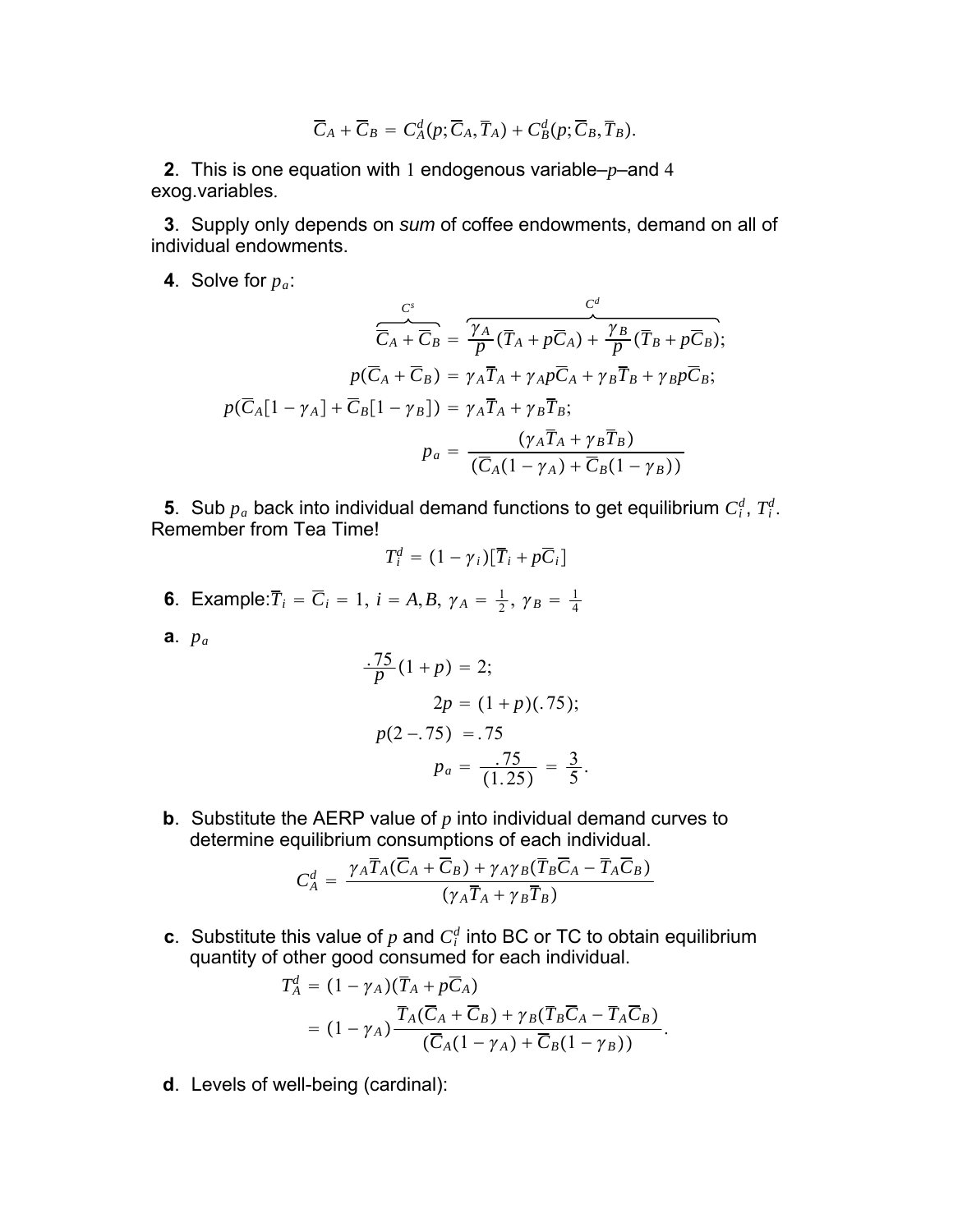$$
U_A = (C_A^d)^\gamma (T_A^d)^{1-\gamma}
$$

2  $\frac{2}{3}$ )<sup>-25</sup>( $\frac{6}{5}$ )<sup>-75</sup> = 1. 036

**e**. Example:

8

$$
\overline{T}_i = \overline{C}_i = 1, \ i = A, B, \ \gamma_A = \frac{1}{2}, \ \gamma_B = \frac{1}{4};
$$
\n
$$
p_a = \frac{3}{5}; C_A = 1\frac{1}{3}, T_A = \frac{4}{5}, C_B = \frac{2}{3}, T_B = \frac{6}{5};
$$
\n
$$
U_A = \left(\frac{8}{6}\right)^5 \left(\frac{4}{5}\right)^5 = 1.0328;
$$
\n
$$
U_B = \left(\frac{2}{3}\right)^{25} \left(\frac{6}{5}\right)^{75} = 1.036.
$$
\n
$$
\frac{8}{6} \int^5 \left(\frac{4}{5}\right)^5 = 1.0328
$$

**f**. Compare with no trade:

$$
U_A = 1
$$
;  $U_B = 1$ .

- **g**. Question: True or false: compared with not being able to trade with each other, Bob benefitted more than Andy from their joint trading ability.
- **h**. Graphs usually informative.
- **7**. The diagrams: